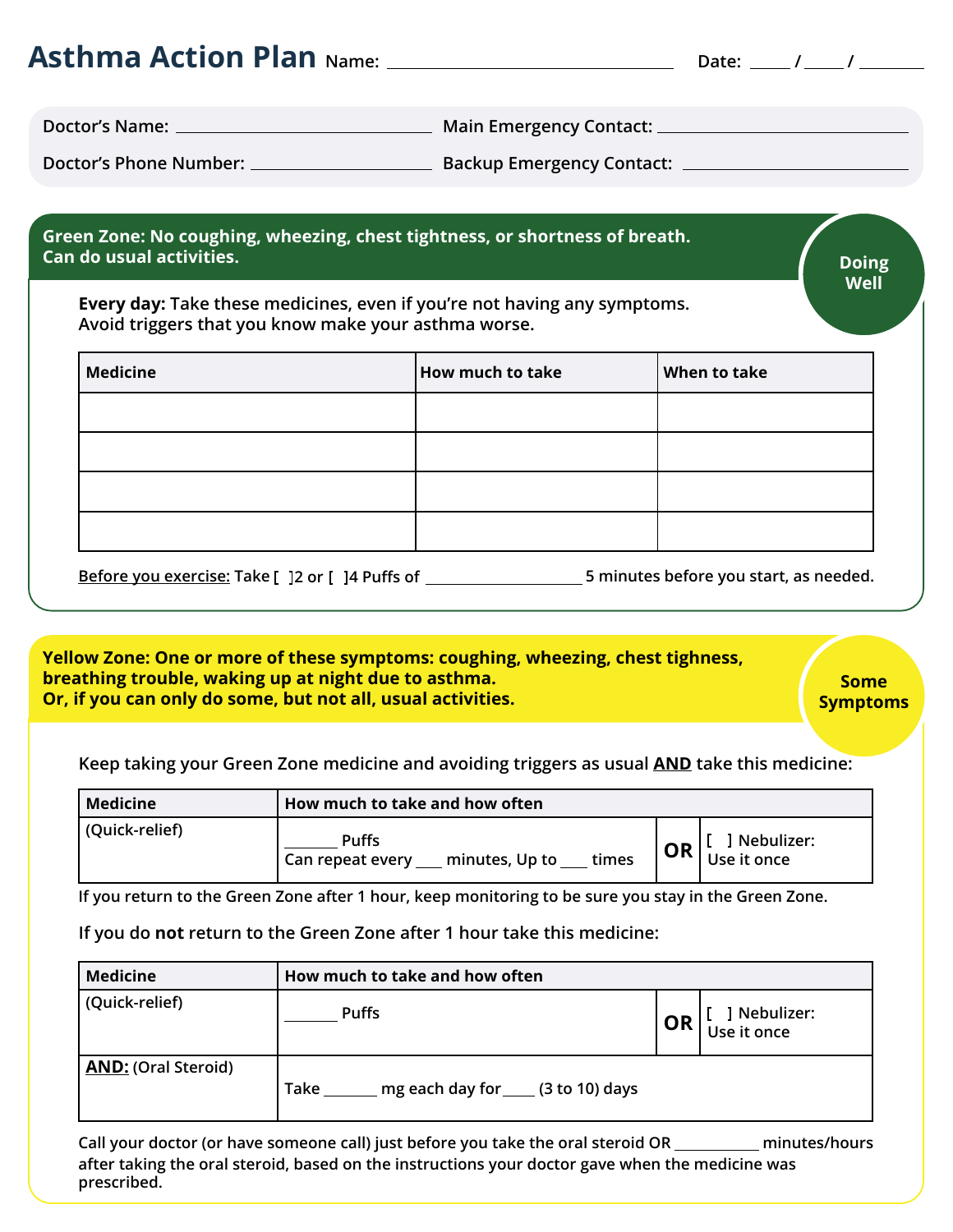| <b>Asthma Action Plan Name:</b> |                                  | Date: / / |  |  |
|---------------------------------|----------------------------------|-----------|--|--|
| Doctor's Name:                  | Main Emergency Contact: _        |           |  |  |
| Doctor's Phone Number:          | <b>Backup Emergency Contact:</b> |           |  |  |

#### **Red Zone: EMERGENCY! Very short of breath, or quick-relief medicines have not helped, or symptoms are the same or worse after 24 hours in the Yellow Zone. Or, if you cannot do any of your usual activities.**

**Severe Symptoms Emergency**

| <b>Take this medicine</b> | How much to take                                                |           |                                                             |
|---------------------------|-----------------------------------------------------------------|-----------|-------------------------------------------------------------|
| (Quick-relief)            | <b>Puffs</b><br>Can repeat every __ minutes,<br>up to ___ times | <b>OR</b> | ] Nebulizer:<br>Can repeat every<br>minutes, up to<br>times |
| (Oral steroid)            | Take_______ mg.                                                 |           |                                                             |

**After you take your medicine, call your doctor right away! If you're still in the Red Zone after 15 minutes and have not reached your doctor, go to the hospital or call 911!**

**If you have these DANGER SIGNS: trouble walking or talking due to shortness of breath or your lips or fingernails are blue, pale, or gray, take straiffully puffs of your quick-relief medicine and GO to the hospital or call 911 NOW!**

**These DANGER SIGNS mean you need help right away. Don't wait to hear back from your doctor. GO to the hospital or call 911 NOW!**

| If you use a peak flow meter you can use these scores to determine your current zone: |                     |                           |                      |
|---------------------------------------------------------------------------------------|---------------------|---------------------------|----------------------|
| <b>Your best score</b>                                                                | Your green zone     | <b>Your yellow zone</b>   | <b>Your red zone</b> |
|                                                                                       | or higher           | to to                     | or lower             |
|                                                                                       | (80% of best score) | (50 to 80% of best score) | (50% of best score)  |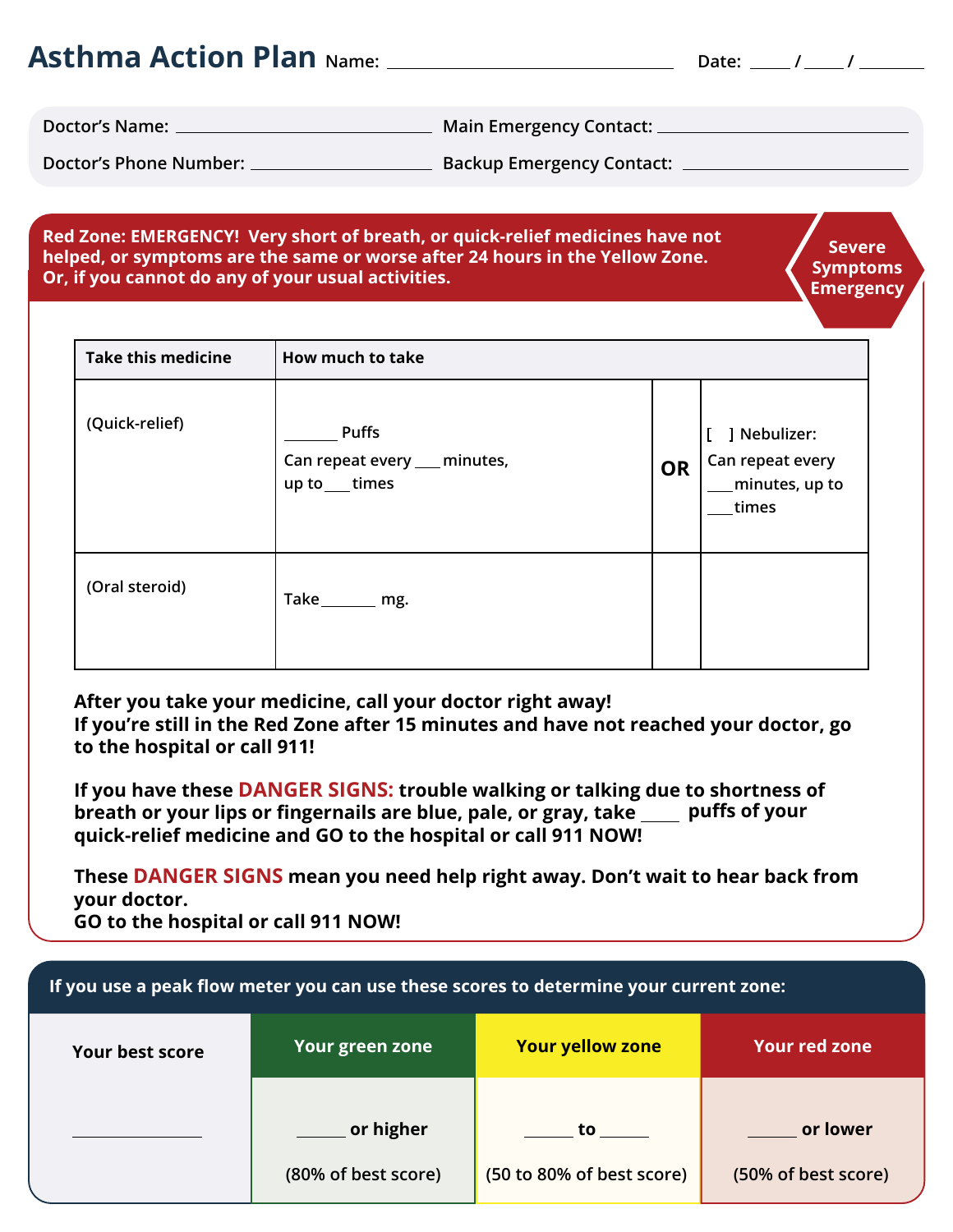## **Know Your Asthma Triggers.**

**Learn how to avoid triggers to control your asthma.**

**Triggers are things that make your asthma symptoms worse. People with asthma do not all have the same triggers. Avoiding your triggers is one step you can take to help keep your asthma under control. Work with your healthcare provider to check whether any of these things make your asthma worse, then take the related steps below. Check CDC's webpage for other steps you can take: [www.cdc.gov/asthma](http://www.cdc.gov/asthma)**

# **Outdoor Triggers**

| Weather<br><b>Air Quality</b> | • Pay attention to radio, television, the internet, or newspaper reports about<br>things that might trigger your asthma. These might include reports about<br>weather, air quality, pollen count, or wildfire conditions. |
|-------------------------------|---------------------------------------------------------------------------------------------------------------------------------------------------------------------------------------------------------------------------|
| <b>Pollen</b>                 | • Plan outdoor activities for when the air quality is best.<br>• If pollen triggers your asthma, close windows and turn on air conditioning<br>(if possible) when pollen levels are high.                                 |
|                               | • When there are wildfires, stay away from areas where there is smoke or<br>vapors. Stay indoors, if possible, to avoid smoke or vapors.                                                                                  |
|                               | • When it is cold, wear a scarf or face mask that covers your nose and mouth<br>to keep airflow as warm as possible.                                                                                                      |

# **Indoor Triggers**

**If you are allergic to dust mites, cockroaches, rodents, indoor mold, or pets, use an air purifier with a high-energy particulate air (HEPA) filter, and use HEPA filters for vacuum cleaners. Keep your home as clean as possible. If you can, ask someone else to clean your home regularly, or wear a dust mask while you clean.**

| <b>Pets</b>          | If you are allergic to your pet, the best way to avoid exposure is to remove<br>the pet from your home and have the house cleaned. If you can't remove the<br>pet:<br>• Keep the pet out of your bedroom.<br>• Ask a family member to wash your pet regularly.<br>• Use allergen-proof pillow and mattress covers.<br>• Use an air cleaner with HEPA filter.<br>Note: Pet fur, skin, and saliva trigger some people's asthma. |
|----------------------|-------------------------------------------------------------------------------------------------------------------------------------------------------------------------------------------------------------------------------------------------------------------------------------------------------------------------------------------------------------------------------------------------------------------------------|
| <b>Dust mites</b>    | • Keep relative humidity levels in your home low, around 30%-50%.                                                                                                                                                                                                                                                                                                                                                             |
| (tiny bugs that live | • Wash your bedding every week and dry completely.                                                                                                                                                                                                                                                                                                                                                                            |
| in dust and fabric)  | • Use allergen-proof pillow and mattress covers.                                                                                                                                                                                                                                                                                                                                                                              |